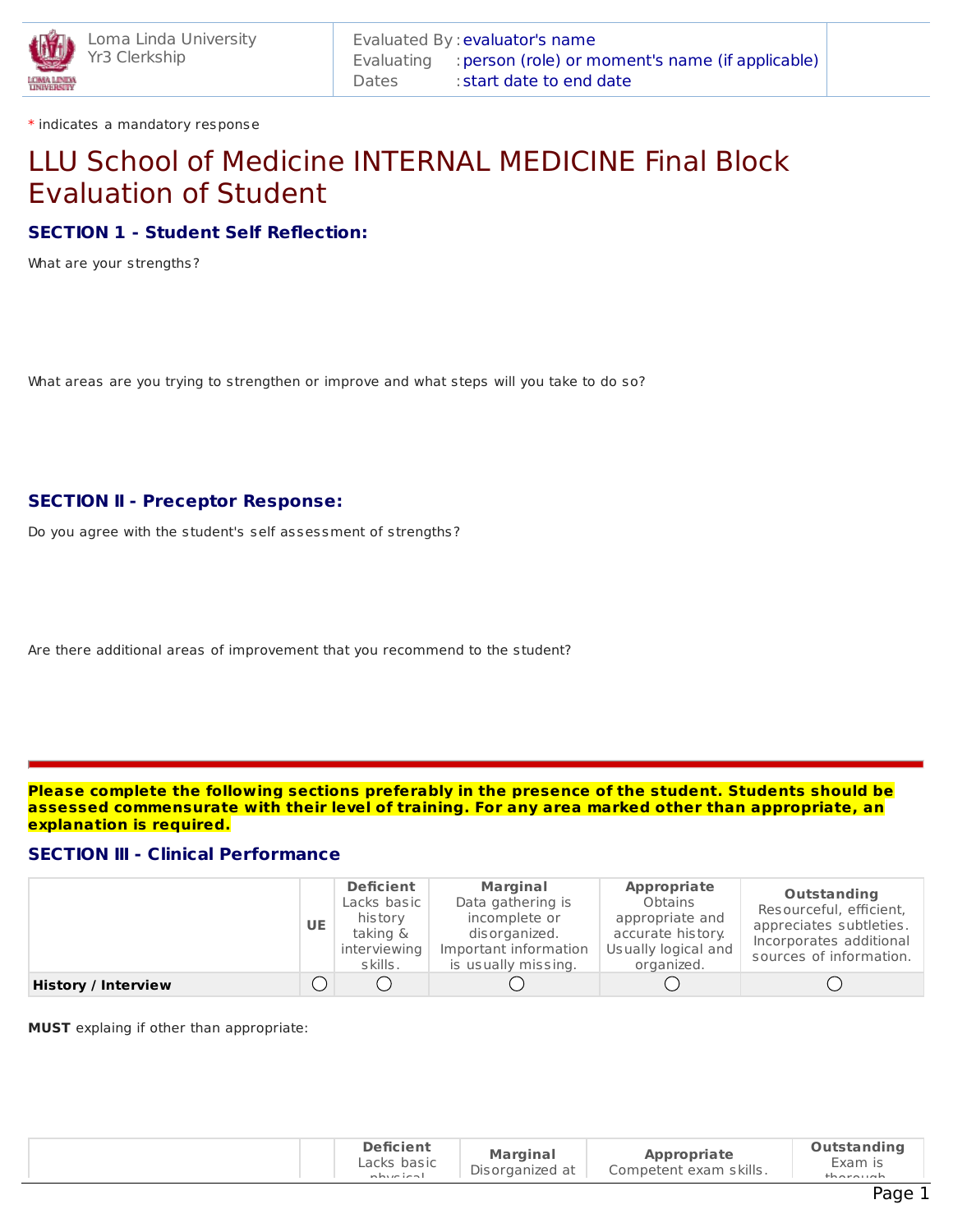|                             | <b>UE</b> | priysical<br>examination<br>skills.<br>Superficial or<br>incomplete. | times.Not<br>thorough.<br>Insensitive to<br>patient comfort. | Sensitive to patient's<br>comfort. Practices universal<br>precautions and sterile<br>technique. | thorough,<br>directed when<br>appropriate.<br>Elicits subtle<br>findings. |
|-----------------------------|-----------|----------------------------------------------------------------------|--------------------------------------------------------------|-------------------------------------------------------------------------------------------------|---------------------------------------------------------------------------|
| <b>Physical Examination</b> |           |                                                                      |                                                              |                                                                                                 |                                                                           |

**MUST** explaing if other than appropriate:

|                              |               | <b>Deficient</b>     | <b>Marginal</b>     | Appropriate          | Outstanding            |
|------------------------------|---------------|----------------------|---------------------|----------------------|------------------------|
|                              |               | Lacks ability to     | Often disorganized, | Logical. Organized.  | Consistently           |
|                              |               | prepare              | misses key          | Reflects patient's   | comprehensive,         |
|                              | <b>UE</b>     | written H&P or       | information,        | complaint.           | accurate, well         |
|                              | progress note | inaccurate. Not well | Summarizes data     | organized. Documents |                        |
|                              |               | needed for           | focused. Problems   | as it relates to     | subtle finding.        |
|                              |               | level of             | not well            | differential         | Documentation reflects |
|                              |               | training.            | characterized.      | diagnosis.           | final diagnosis.       |
| <b>Written Documentation</b> |               |                      |                     |                      |                        |

**MUST** explaing if other than appropriate:

|                           |  | <b>Deficient</b> | <b>Marginal</b>         | Appropriate        | Outstanding           |
|---------------------------|--|------------------|-------------------------|--------------------|-----------------------|
|                           |  | Lacks basic      | Rambles, Poor flow of   | Includes all basic | Poised and organized  |
|                           |  | oral             | presentation. Includes  | information.       | with thought process  |
| UE.                       |  | communication    | irrelevant facts, Does  | Communicates       | and rationale clearly |
|                           |  | skills, Unable   | not demonstrate ability | clearly and to the | demonstrated, Can     |
|                           |  | to express       | to synthesize           | point. Uses active | s ynthes ize          |
|                           |  | thought clearly. | information.            | listening.         | information.          |
| <b>Oral Communication</b> |  |                  |                         |                    |                       |

**MUST** explaing if other than appropriate:

|                             | <b>UE</b> | <b>Deficient</b><br>Lacks basic<br>interpersonal<br>s kills. | <b>Marginal</b><br>Often poor<br>rapport with<br>patients and<br>colleagues.<br>Disorganized.<br>Des respectful. | Appropriate<br>Demonstrates rapport with<br>patients and colleagues.<br>Respectul. Able to<br>demonstrate empathy.<br>Cooperative member of the<br>team. | Outstanding<br>Excellent rapport<br>with patients and<br>colleagues.<br>Regularly<br>empathetic. Gains<br>confidence and<br>trust. |
|-----------------------------|-----------|--------------------------------------------------------------|------------------------------------------------------------------------------------------------------------------|----------------------------------------------------------------------------------------------------------------------------------------------------------|------------------------------------------------------------------------------------------------------------------------------------|
| <b>Interpersonal Skills</b> |           |                                                              |                                                                                                                  |                                                                                                                                                          |                                                                                                                                    |

**MUST** explaing if other than appropriate:

| UE | <b>Deficient</b> | <b>Marginal</b>          | <b>Appropriate</b> | <b>Outstanding</b>   |
|----|------------------|--------------------------|--------------------|----------------------|
|    | Does not         | Incons is ten            | Sound diagnostic   | Understands          |
|    | demonstrate      | prioritization of clinic | decisions. Able to | complex issues.      |
|    | basic clinical   | issues. Poor             | generate a         | Interrelates patient |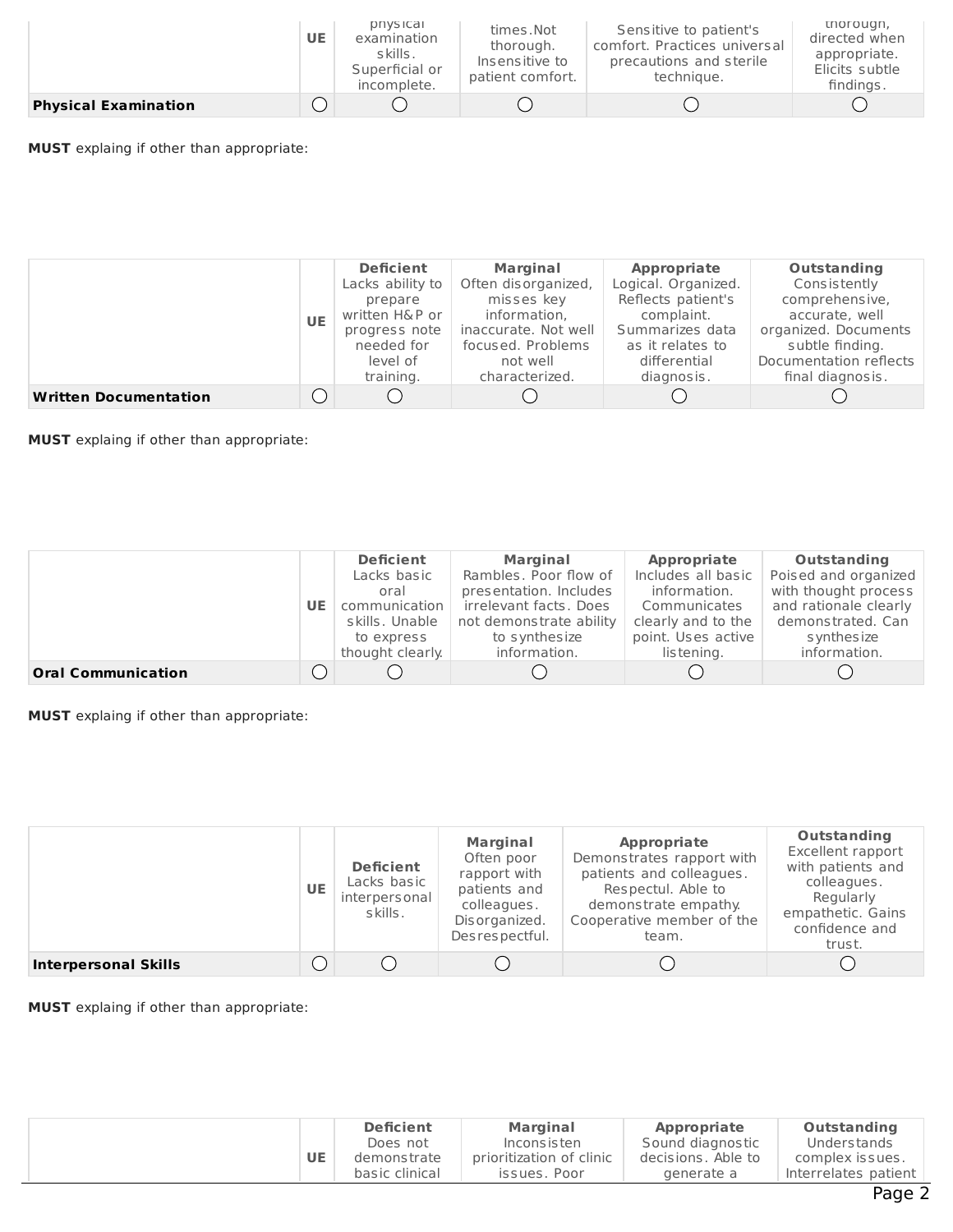|                              |  | resaoning skills.   interpretation of data. | casonable DDX. | problems. |
|------------------------------|--|---------------------------------------------|----------------|-----------|
| <b>DDX / Problem Solving</b> |  |                                             |                |           |

**MUST** explaing if other than appropriate:

|                                                                  | <b>UE</b>  | <b>Deficient</b><br>Does not<br>consistently<br>read about<br>assigned<br>patients or<br>fails to read<br>assigned or<br>requested<br>readings. | <b>Marginal</b><br>Does assigned or<br>requested<br>reading but<br>inconsistently<br>incorporates<br>evidence into<br>patient care<br>activities and<br>patient education. | Appropriate<br>Reads about<br>assigned patients<br>and consistently<br>incorporates<br>evidence into patient<br>care activities and<br>patient education.<br>Asks appropirate<br>questions. | Outstanding<br>Reads & seeks evidence<br>beyond assigned<br>patients to teach<br>colleagues and other<br>members of the health<br>care team. Asks<br>insightful questions<br>reflective of the latest<br>evidence. |
|------------------------------------------------------------------|------------|-------------------------------------------------------------------------------------------------------------------------------------------------|----------------------------------------------------------------------------------------------------------------------------------------------------------------------------|---------------------------------------------------------------------------------------------------------------------------------------------------------------------------------------------|--------------------------------------------------------------------------------------------------------------------------------------------------------------------------------------------------------------------|
| <b>Evidence-Based Leraning and</b><br><b>Information Seeking</b> | $\bigcirc$ |                                                                                                                                                 |                                                                                                                                                                            |                                                                                                                                                                                             |                                                                                                                                                                                                                    |

**MUST** explaing if other than appropriate:

|                          | <b>UE</b> | <b>Deficient</b><br>Lacks<br>ability to<br>integrate<br>whole<br>person<br>patient<br>care. | <b>Marginal</b><br>Insensitive to<br>patients' assets in<br>coping with illness.<br>Difficulty in<br>integrating psycho-<br>social and spiritual<br>care with the<br>physical care of<br>patients. | Appropriate<br>Able to obtain an<br>accurate<br>andcomprehensive<br>history, including<br>issues related to<br>age, gender, culture,<br>social setting,<br>emotions, and<br>s pirituality. | Outstanding<br>Facilitates use of<br>patients' assets in<br>coping with illness,<br>including spiritual and<br>religious resources.<br>Applies evidence-based<br>traditional and non-<br>traditional therapies. |
|--------------------------|-----------|---------------------------------------------------------------------------------------------|----------------------------------------------------------------------------------------------------------------------------------------------------------------------------------------------------|--------------------------------------------------------------------------------------------------------------------------------------------------------------------------------------------|-----------------------------------------------------------------------------------------------------------------------------------------------------------------------------------------------------------------|
| <b>Whole Person Care</b> |           |                                                                                             |                                                                                                                                                                                                    |                                                                                                                                                                                            |                                                                                                                                                                                                                 |

**MUST** explaing if other than appropriate:

## **SECTION IV - Professionalism and Lifelong Learning Skills**

**Descriptors:**

**UE - Unable to evaluate; not applicable. Deficient - Lacks the skills necessary for success in the medical profession. Marginal - At the lower limits of qualification for success in the medical profession. Appropriate - Manifests the skills commensurate with their level of training. Outstanding - Exceptional Performance; Exceeds all expectations.**

\* If Deficient or Marginal, please explain in the comment SECTION IV below.

|                                                  |  |  | UE   Deficient*   Marginal   Appropriate   Outstanding |
|--------------------------------------------------|--|--|--------------------------------------------------------|
| Shows initiative for own learning                |  |  |                                                        |
| Responds appropriately to feedback and authority |  |  |                                                        |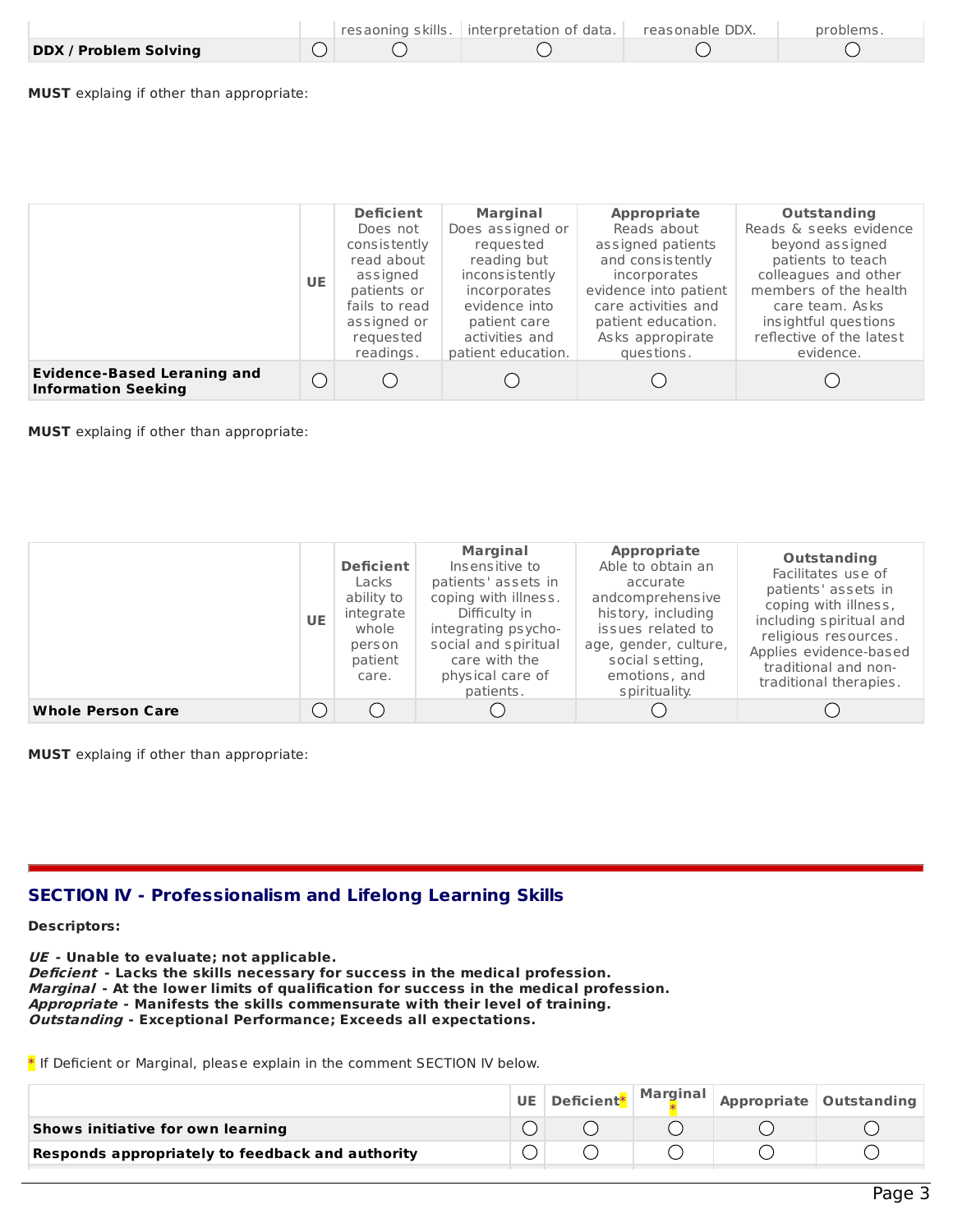| Aware of own limitations & solicits and inorporates feedback<br>to improve performance                                     |  |  |  |
|----------------------------------------------------------------------------------------------------------------------------|--|--|--|
| Takes responsibility for share of teamwork                                                                                 |  |  |  |
| Arrives on time & leaves only when reponsibilities are<br>completed                                                        |  |  |  |
| Presents self in a professional manner (i.e., demeanor, dress,<br>hygiene)                                                 |  |  |  |
| Treats patients and colleagues with respect                                                                                |  |  |  |
| Sensitive to people of other racial, religious, and ethnic<br>backgrounds                                                  |  |  |  |
| Cares about the feelings and needs of others                                                                               |  |  |  |
| Demonstrates integrity in interactions                                                                                     |  |  |  |
| Demonstrates knowledge of concepts in clinical ethics (i.e.,<br>consent, autonomy, surrogacy, advance care planning, etc.) |  |  |  |

# **SECTION V - R.I.M.E. Overall Development of Clinical Proficiency**

Junior/senior medical students are expected to accurately report their findings. He/she should be quickly encouraged to become an interpreter of data and be able to prioritize and analyze patient problems. When a student is able to consistently offer management suggestions and educate those in his/her sphere of contact it means accompli shment of the highest goals of the cIerkship rotation.

#### **Descriptors:**

#### **Deficient - Performance is deficient. Please explain below.**

**Reporter - Expected performance for an early third year student. Accurately gathers information. Clearnly communicates clinical facts. Performs basis H&P. Recognizes normal vs. abnormal. Identifies & tries to label new problems. Responsible. Demonstrates appropriate bedside manner.**

**Interpreter - The majority of students should demonstrate these behaviors. Prioritizes among identified problems. Exhibits diagnostic reasoning: pertinent positives and negatives. Explicitly supported DDX (at least three plausible possibilities). Active participant in patient care.**

**Manager / Educator - Expected performance at the conclusion of the third year. Proposes multiple reasonable** treatment plans. Answers the "how things get done" questions. Reads deeply, thinks critically. Shares new learning **with others. Has drive and management skills to look for quality evidence.**

Select one. If deficient, please explain below.

**ODeficient** 

**OReporter** 

*O*Interpreter

Manager / Educator

**MUST** explaing if deficient is selected above.

# **SECTION VI - Preceptor's General Comments.**

These comments will be incorporated into the Director's final grade report.

**The following will be displayed on forms where feedback is enabled...** (for the evaluator to answer...)

\*Did you have an opportunity to meet with this trainee to discuss their performance?